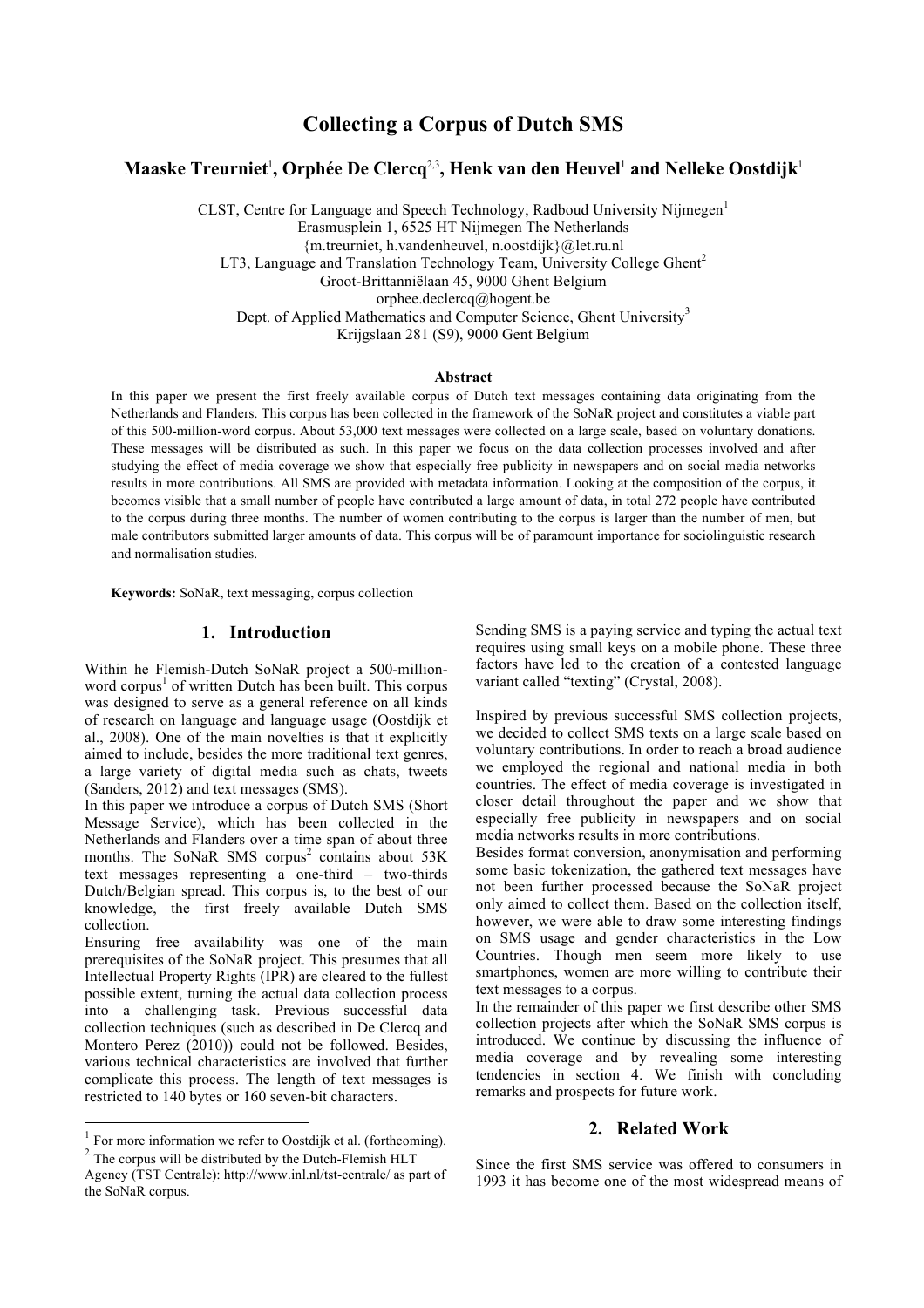communication, especially among youngsters. In 2010 alone, about 6.1 trillion text messages were sent worldwide. <sup>3</sup> On average, a person sends around 25 messages a month, whereas the average American teenager texts about 80 times a day.

This widespread usage has drawn the attention of many researchers from different strands. In Tagg (2009) an overview is presented of SMS-related research focuses. Among others, the focus has been on analyzing conversational 'threads' and abbreviations, determining how written communication adapts to technology (Grinter & Eldridge, 2001), on conducting social-scientific studies into the communicative practices of mobile technology (Kasesniemi & Rautianen, 2002), on improving predicted text entry (How, 2004) or on sociolinguistic research (Grant, 2009).

From these various research opportunities one can easily deduct which metadata users might require. For sociolinguistic purposes, background information concerning the author of each SMS (age, gender, city, country of residence) is required. Moreover, a message's time and date can be helpful in studying the behavior of SMS communication during various moments of the day or for diachronic studies. Besides these metadata, an exact transcription of the text (including typing errors, smileys and abbreviations) is needed for linguistic studies. When it comes to improving the existing technology such as predictive text entry or developing new text entry methods, it is useful to have metadata along with the corpus, related to the type of mobile device and the texting habits.

In current Natural Language Processing research, SMS data are at the heart of normalization studies (Beaufort et al., 2010). Normalization of noisy data becomes a big challenge since state of the art text processing tools (tokenisers, taggers, chunkers) have been trained on 'clean' text and fail when applied to user generated content. <sup>4</sup> For machine learning and other purposes it is useful to know the number of messages contributed by one author and the distribution of this number among the contributors.

What is lacking, however, are freely available data sets in which this information is included and on which these types of research can be conducted. In general, SMS corpora are scarce and the data are often not publicly available (Chen & Kay, forthcoming). This is mostly because of the private character of SMS. The same is valid for Dutch; there is currently no freely available Dutch SMS collection.

Existing SMS corpora differ in size, language and collection method. Two notable SMS collection projects are the sms4science project<sup>5</sup> and the NUS SMS Corpus Project<sup>6</sup>. Sms4science was started up in Belgium and over the years the same techniques have been carried out in other countries (Switzerland, France, Greece, Spain and Italy). The NUS team on the other hand, focused on collecting English and Mandarin text messages.

Looking at these and other SMS collection projects, basically three different collection methods can be distinguished (Chen & Kay (forthcoming)). The first method can be characterized as 'the recruitment of acquaintances'. Here, personal and/or professional contacts are used to collect SMS messages. This method was followed by Bieswanger (2006) for the collection of the English Language corpus and the German SMS corpus.

A second method is described in Herring & Zelenhauskaite (2009). They present an Italian SMS corpus comprising SMS messages from iTV SMS. This service enables viewers to send SMS directly to the channel, which are then briefly displayed at the bottom of the screen. All text messages included in the corpus are thus original, i.e. no adjustments were made to the text itself, and they originate from the same source.

A third method of SMS collection concerns large scale corpus building by employing technical means, i.e. to extract or copy the text from SMS messages directly from a device. In this way potentially large amounts of data can be obtained once the technical support is created. For the actual collection, however, collaboration is still required from either the phone companies or phone owners. Phone companies have very restricted legal regulations whereas persuading phone owners is time-consuming and subject to some ethical considerations. The sms4science project is a good example of the first approach and the NUS SMS Corpus of the latter. During sms4science the barrier for donation was lowered by letting people forward their messages directly to a central number free of charge (Fairon & Faumier, 2006). The NUS team on the other hand developed an application on the Google Android platform that allowed users to automatically send messages to the corpus (Chen & Kay, forthcoming).

### **3. SoNaR SMS Corpus**

For the collection of SMS within the framework of the SoNaR project a combination of the above-mentioned data collection methods was employed. Our main objective was to obtain large data quantities from various user groups. At the same time, however, it had to be easy for the contributors to donate data while ensuring privacy.

Because of SoNaR's strict IPR requirements it was decided to directly contact the phone owners and only include 'sent' SMS messages in the corpus. Only then can a user be considered the actual owner of a message and this approach also enabled us to collect a substantial amount of metadata.

For the actual donation we translated the NUS Android application to Dutch and modified it to our purposes, i.e. the manual was updated with the conditions for contribution to SoNaR.

Although the Android application met our needs best, it was decided to also include alternative ways for contributing SMS. For this purpose a project website<sup>7</sup> was set up containing instructions on how various users could donate text messages.

 $^3$ http://www.itu.int/ITUD/ict/material/ FactsFigures2010.pdf  $^4$  During LREC 2012 a workshop is devoted to this subject: NLP4UCG.

 $5 \text{ http://www.sms4science.org/?q=en}$ 

<sup>6</sup> http://wing.comp.nus.edu.sg:8080/SMSCorpus/

 $\frac{7}{1}$  www.sonarproject.nl or www.sonarproject.be (in Dutch)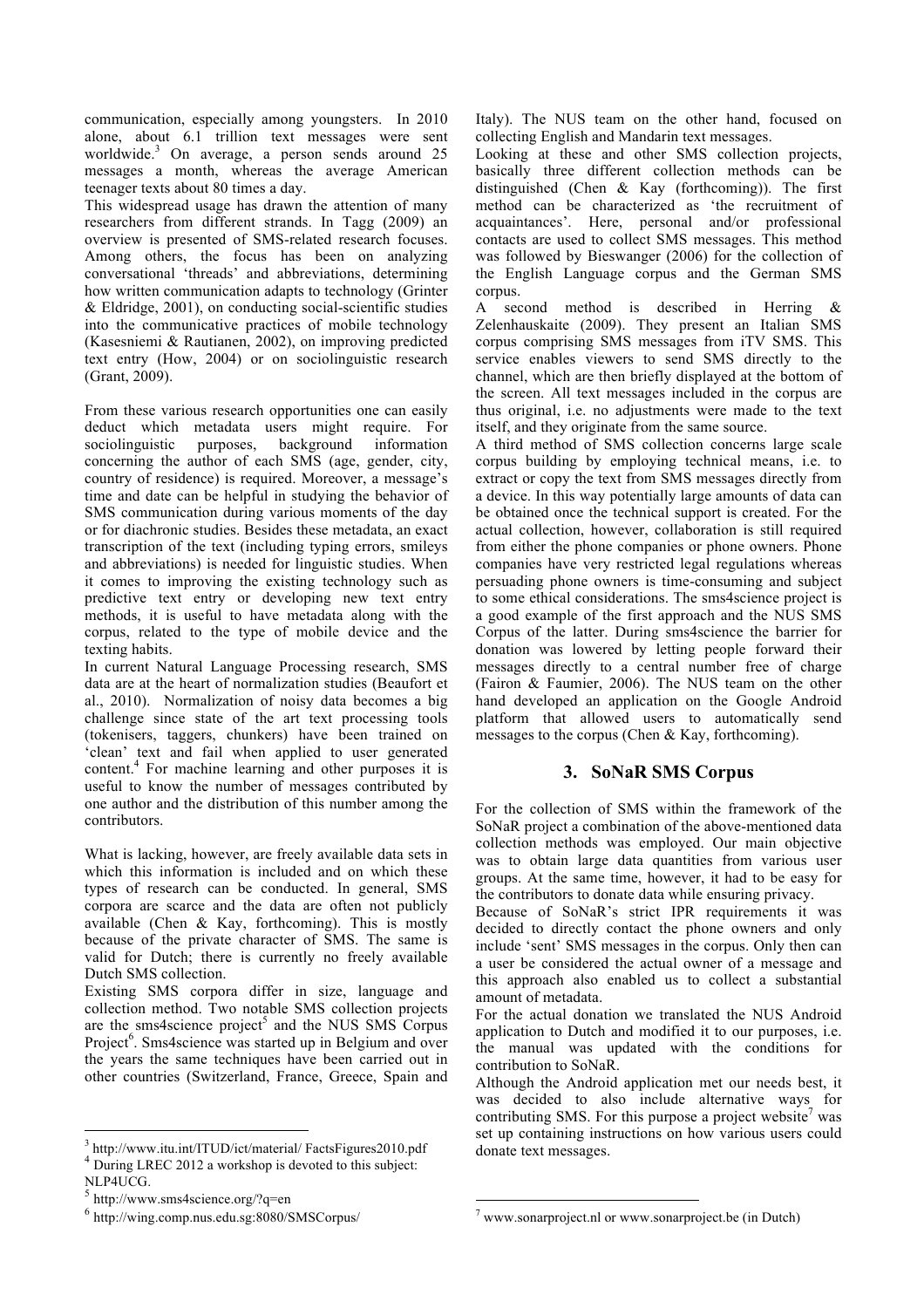- Smartphone users, using the Android platform, could download an application that automatically uploads all sent SMS messages to their Gmail mailbox account. Afterwards, this list could be sent to the SoNaR SMS project;
- Apple iPhone<sup>8</sup> and Nokia users could find instructions on the project website on how to obtain the SMS back-up file when connecting their phone to a computer;
- All other mobile phone users could fill in an online submission form and manually retype some text messages.

#### **3.1 Anonymisation and Metadata**

A main consideration in creating an SMS corpus is the need to protect the rights and interests of both the authors and other persons mentioned in the text messages, while still preserving the original text and gathering sufficient metadata information.

In order to protect the identity of each contributor, phone numbers have been encrypted inside the corpus. They have all been replaced with a unique identifier, so that the end-user is still able to locate multiple messages coming from the same contributor. Besides phone numbers, other private data inside the messages have also been replaced.

Next to privacy measures different metadata have been collected. As a minimum we envisaged to find out for each SMS a particular contributor's age, gender, place (city, region) and country of residence. Moreover, all contributors were asked to send their email address for the iPad raffle (Section 3.2) but this information was not added in the metadata to ensure privacy.

How the metadata has been gathered and how the anonymisation has been carried out differs depending on the way in which messages have been contributed to the corpus. This is explained in closer detail below.

**Android application**. With the application a time and date stamp from each original, sent message are automatically added to the list as well as a unique identifier replacing the original recipient's phone number. Before sending the list to the SoNaR SMS corpus contributors could still modify or remove text messages. They received the following instructions: "To protect your privacy, we are removing sensitive information in your SMS. This process is done on your device, so your SMS is not sent to our server yet. Despite this process, you may want to have a look at the messages below and remove messages you do not wish to donate. To do this, just remove the text between the dividing lines (----)." In this draft email the contributor was asked to add gender, age and hometown. In all except two cases, the contributor indeed provided the metadata.

Further anonymisation was performed automatically by replacing sensitive data, including dates, times, decimal amounts, and numbers with more than one digit (telephone numbers, bank accounts, street numbers, etc.), e-mail addresses, URLs, and IP addresses. All sensitive information is replaced with corresponding semantic placeholder codes, as shown in Table 1. Any detected email address, for example, was automatically replaced by the code (EMAIL).

| Original                | <b>Example</b> | Code          |
|-------------------------|----------------|---------------|
| E-mail                  | name@gmail.com | (EMAIL)       |
| URL                     | www.google.com | (URL)         |
| IP address              | 127.0.0.1      | $(\text{IP})$ |
| Time                    | 12:30          | (TIME)        |
| Date                    | 19/01/2011     | (DATE)        |
| Decimal                 | 21.3           | (DECIMAL)     |
| Integer $($ > 7 digits) | 40000000       | $^{(#)}$      |
| Hyphen-Delimited        | 12-4234-212    | $^{(#)}$      |
| Alphanumeric            | U2003322X      | $U(\#)X$      |

| Table 1: Anonymisation Replacement Codes |
|------------------------------------------|
|------------------------------------------|

**SMS back-up file.** This file is generated by dedicated software belonging to the mobile device and sent to the SoNaR SMS corpus by the contributor. On the website instruction were provided for generating a back-up file with a Nokia or iPhone. Contributors were free to remove SMS messages before uploading the file to the SoNaR mailbox or online dropbox. They were given the instruction not to modify the messages, but we cannot guarantee that contributors did not change the content of the messages. No automatic anonymisation was done for the export files.

Depending on the nature of the original mobile device, there is information available about the time and date stamp and the identity of the original recipient. Metadata was added by the contributor when uploading messages to the SoNaR dropbox. In case of an email contribution, metadata details were asked for afterwards. In all cases, metadata has been gathered in this way.

**Online submission form**. Here, SMS messages had to be manually copied by the contributor. On the SoNaR website, an online submission form was made available. Contributors were asked to copy six SMS messages from their SMS outbox (containing only 'sent' SMS messages) and to fill in their gender, age, country and town of residence. After submitting the form, a box was shown saying 'click here if you want to add more messages'. By clicking the box, the contributor was sent back to the submission where he/she could add more messages.

No automatic anonymisation was carried out for these messages, selecting appropriate text messages was left to the contributor's proper judgment. As a consequence no

 <sup>8</sup> Due to stricter security rules in the design of Apple software, building a similar App for iPhones proved to be much more complicated. Exporting the SMS messages from an iPhone is only possible after connecting it to a computer.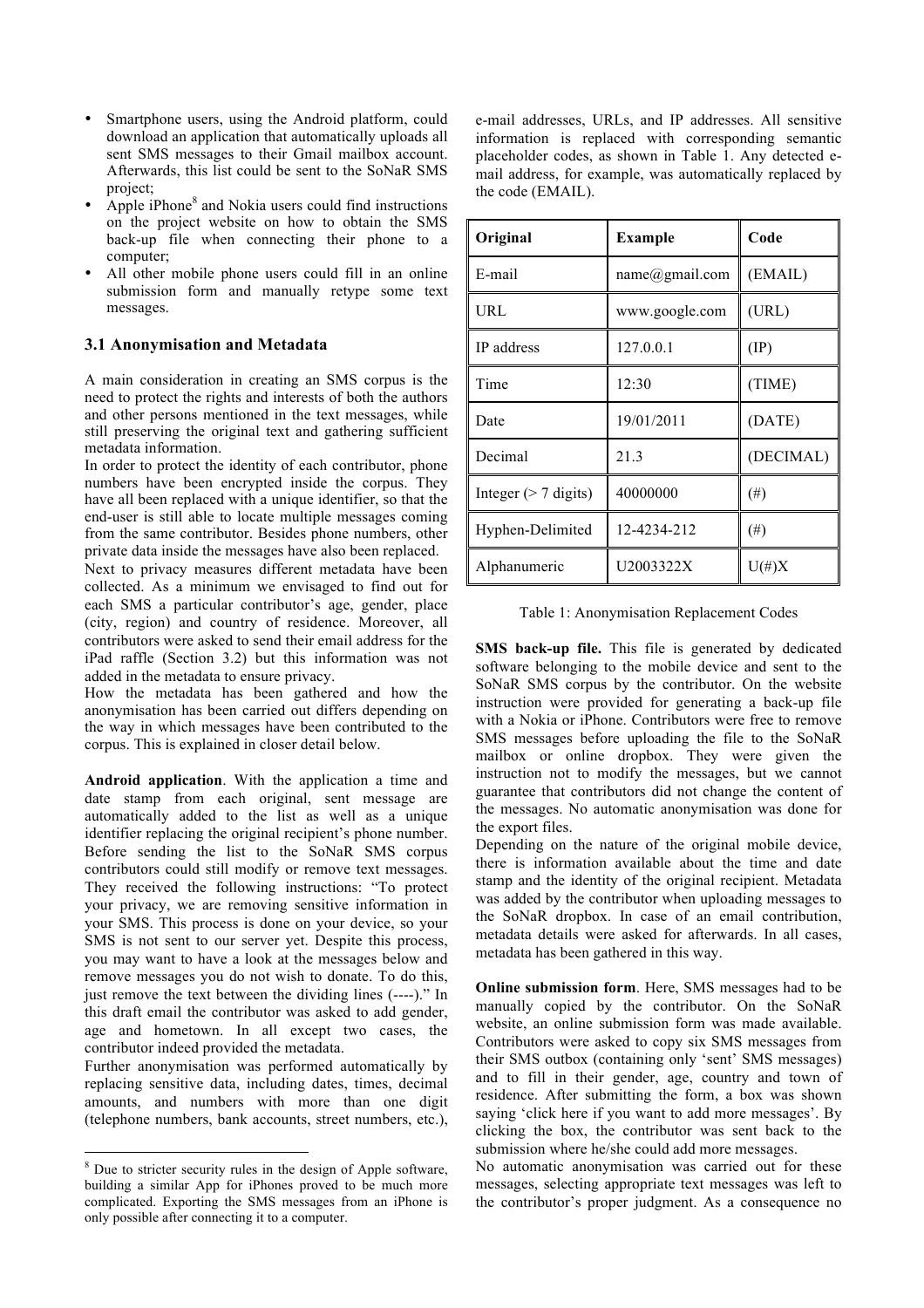time and date stamp are available for the original text messages, nor information about the original recipient's identity.

### **3.2 Promotion**

To keep promotion costs within the project's budget limits, promotion campaigns were characterized by seeking so-called *free publicity*. Two campaigns were launched, one in The Netherlands and one in Flanders (Dutch-speaking part of Belgium).

Press releases were sent to various local and national newspapers, radio and television stations and (scientific) journalists, with the help of different university's communication offices. As a result, both in The Netherlands and Flanders small announcements were placed in several national daily newspapers. Interviews on local and national radio stations and one TV news item on a local television station were also devoted to the SoNaR SMS project.

Various researchers, active in the field of science or linguistics drew attention to the project through social media channels by adding a link to the SoNaR Facebook or Twitter page. Moreover, flyers were distributed among students on two university campuses during peak hours and professors were asked permission to give a fiveminute pitch during classes at the Faculty of Arts of two Dutch universities. Fellow researchers were encouraged to bring the campaign to the attention of people in their environments (cf. the 'snowballing technique' described in Sanders & van den Heuvel, 2001).

We envisaged to reach a broad audience but because most efforts were located around our proper interest fields there might be some bias towards more educated people. This is further investigated in Section 5.2

Because we required a relatively large effort from people to actually contribute SMS messages, it was decided to put two Apple iPads up for raffle among all contributors (one in Flanders and one in the Netherlands).

### **3.3 Processing**

After collection, text messages have been processed in order to incorporate them in the new media subcorpus of the SoNaR corpus. Data received by the Android app or the online submission form were assembled in one file. The SMS back-up export files, however, consisted of various formats and contained different character encodings, which complicated further processing. Because of this it was decided to only include files with more than 200 messages in the corpus.

SMS messages from a single contributor have been placed in the same file. All data has been converted to the FoLiA  $XML format<sup>9</sup>$  and tokenized with UCTO<sup>10</sup>. The tokeniser was adapted for social media in such a way that it recognizes e.g. emoticons. In total 52,913 messages have been collected amounting to 723,876 tokens (this amount should be placed into perspective because of the nature of this language variant).

## **4. Promotion vs. Collection**

The Dutch campaign started on September 14 and the Flemish one on September 29, 2011. Both campaigns were finished on December 1, 2011. During these 12 weeks 52,913 SMS messages have been submitted by 272 contributors (147 Dutch, 125 Flemish).

Dutch donators contributed 31,586 text messages (i.e. on average 215 SMS messages per contributor) and Flemish donators 21,32 (on average 171 SMS messages per contributor). The lower average number of Flemish contributors can be explained by a lower number of contributors using the Android app (this is further discussed in Section 5.3).

The effect of various promotion activities can be roughly measured by counting the number of new contributors submitting SMS messages each day. The following effects were observed:

- For every 100 flyers, distributed on the campus, one new contributor was persuaded to donate text;
- Short presentations to groups of students resulted in a reaction from approximately one out of 40 attending students;
- Bulk mailing to students from the participating universities resulted in approximately 10 contributions for every 1,000 receiving students;
- The effect from articles in national newspapers, several radio stations mentioning the project and attention on Twitter, Facebook and other websites – all this concentrated in two or three days of publicity – both in Flanders and The Netherlands resulted in approximately 10 reactions. The slower, indirect effect such as familiarity with the project, generated by this publicity however, is not measured.

Considering the balance between the efforts put into the campaigns and the actual results, some conclusions can be drawn. Overall, we observed that free publicity, created by sending a press release in the network of the coordinating institutions, caused a strong and widespread effect. Short explanations for groups of students seem better than distributing flyers, probably because attendees estimate the contribution more trustworthy. The effect of flyers, though, is possibly more indirect which makes it hard to measure.

It can thus be highly recommended to use the expertise of the communication offices of research institutes and social media, such as Facebook, Twitter and LinkedIn. Moreover, because these media are more intensively used by smartphone owners and because of the availability of the Android app, these people are more likely to contribute larger amounts of SMS messages to the corpus (Belleghem, Eenhuizen & Veris, 2011).

## **5. Corpus Characteristics**

In this section some characteristics of the SoNaR SMS corpus are described based on statistics. We focus on the population's distribution, the demographic properties of the contributors and the number of messages submitted versus the submission channel.

 $\frac{9 \text{ http://ilk.uvt.nl/folia/}}{10 \text{ http://ilk.uvt.nl/ucto}}$ .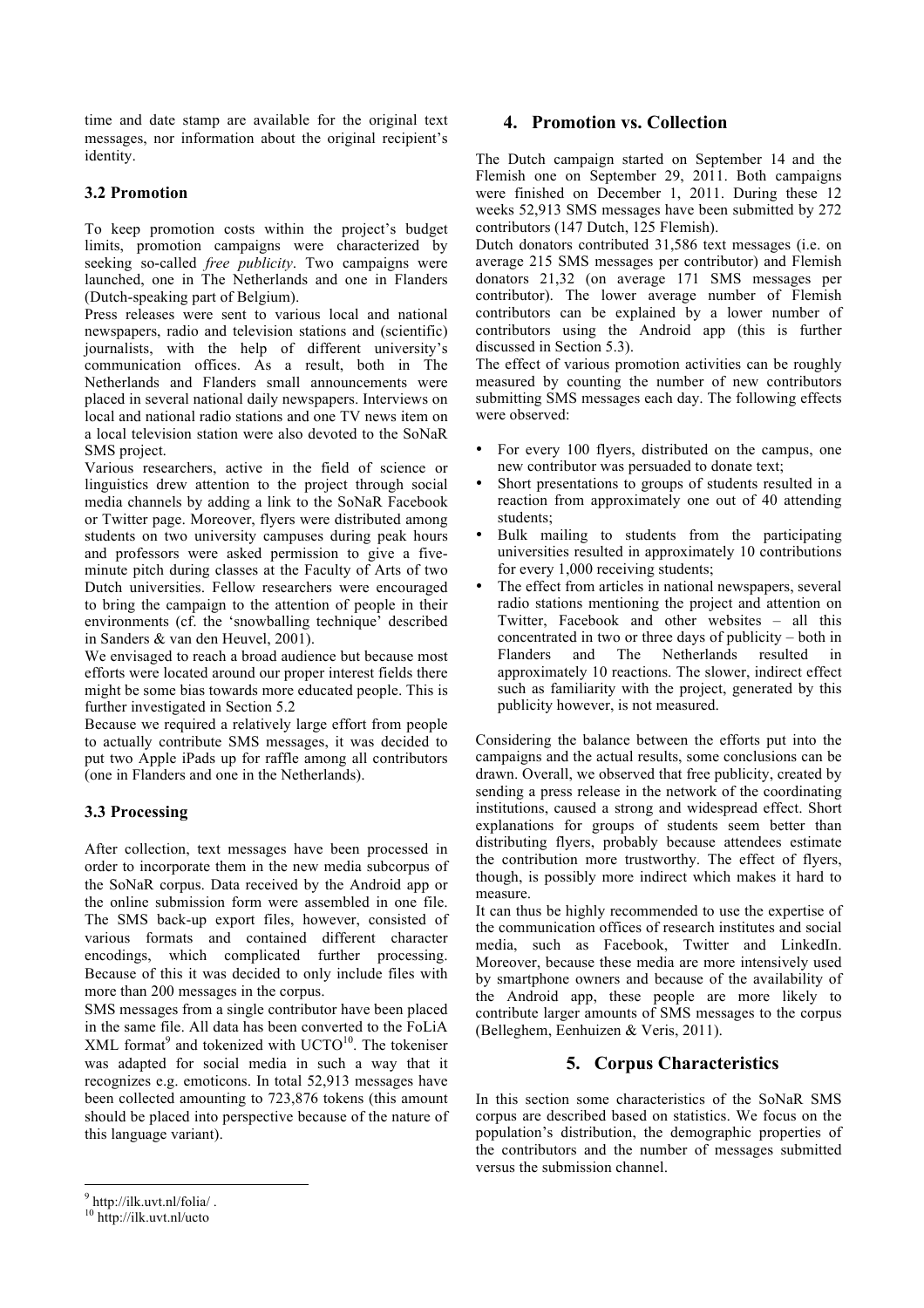#### **5.1 Messages per contributor**

From descriptions of other SMS corpora, it is known that usually a small number of contributors contributed the bulk of the messages (Chen & Kan, forthcoming). This appears to be the case in the SoNaR corpus as well. More specifically, in our corpus 62.5% of the contributors submitted fewer than 10 messages, while the average number of SMS per contributor is 194.

The cause of this skew can be related to the different character of each collection method. As described in Section 3, the online submission form was more suitable for small amounts of SMS to be uploaded. Due to the form's design, people were likely to upload a multiplication of six messages.

With the Android app, however, both small and large numbers of messages could be contributed with a little effort. Though creating an SMS back-up file requires more effort from the contributor, this type of contribution may be more likely among frequent mobile phone users, who in turn contribute a larger amount of messages.

#### **5.2 Demographic distribution**

The total number of contributors divided among various age categories is represented in Table 2. We clearly see that the age categories 10-19 and 20-29 are most represented in the corpus. People in their twenties comprise 45% of the contributors and together with the 10-19 group they account for more than 70% of all contributors.

| Age       | # people | $\frac{0}{0}$ |
|-----------|----------|---------------|
|           |          |               |
| $10 - 19$ | 72       | 26.5          |
| $20 - 29$ | 123      | 45.2          |
| 30-39     | 25       | 9.2           |
| $40 - 49$ | 24       | 8.9           |
| 50-59     | 10       | 3.7           |
| 60-69     | $\theta$ | 0.0           |
| 70-79     |          | 0.4           |
| N/A       | 23       | 8.5           |
| Total     | 272      |               |

Table 2: Age distribution among the contributors

The reason for this high representation of young people is probably due to two factors: first, using text messages

for communication is more common among young people (see Section 2), and second, the promotion of the SMS collection for SoNaR was largely done through the network of the university, which may have accounted for a relatively high number of students contributing their data.

Having a closer look at the gender distribution, which is illustrated in Figure 1, we see that the total number of women contributing to the corpus is higher than the number of male contributors. In Flanders and The Netherlands together, 174 women (63%) and 94 (34%) men contributed to the corpus (for six contributors gender metadata is missing). Noticeable is that the average number of messages per contribution for men is higher than for women (402 vs. 81). The total number of SMS contributed by the male contributors, 37,405 messages, covers 71% of the corpus.



Figure 1: Number of contributions through each channel sorted by gender<sup>11</sup>

Another salient detail that becomes visible in Figure 1, is the larger number of contributions through the Android app by men and the relatively larger number of contributions through a website form by women. Possibly, women feel more responsible to contribute to the building of a corpus, or are more eager to win an iPad2. On the other hand, men were possibly more likely to have a smartphone in Flanders and The Netherlands in 2011. Dutch surveys confirm this: in 2010 27% of the men using the Web were consulting it through a mobile connection, against 15% of the women (Source: CBS, StatLine).

#### **5.3 Method of contribution versus number of SMS**

In Figure 2 the distribution of the number of contributions is given by contribution channel (i.e. online submission form, Android app or SMS back-up file).



Figure 2: Distribution depending on the contribution channel in Flanders and The Netherlands.

The numbers of contributions through the website and export files are comparable between Flanders and The

<sup>&</sup>lt;sup>11</sup> Two contributors with unknown gender were not included.